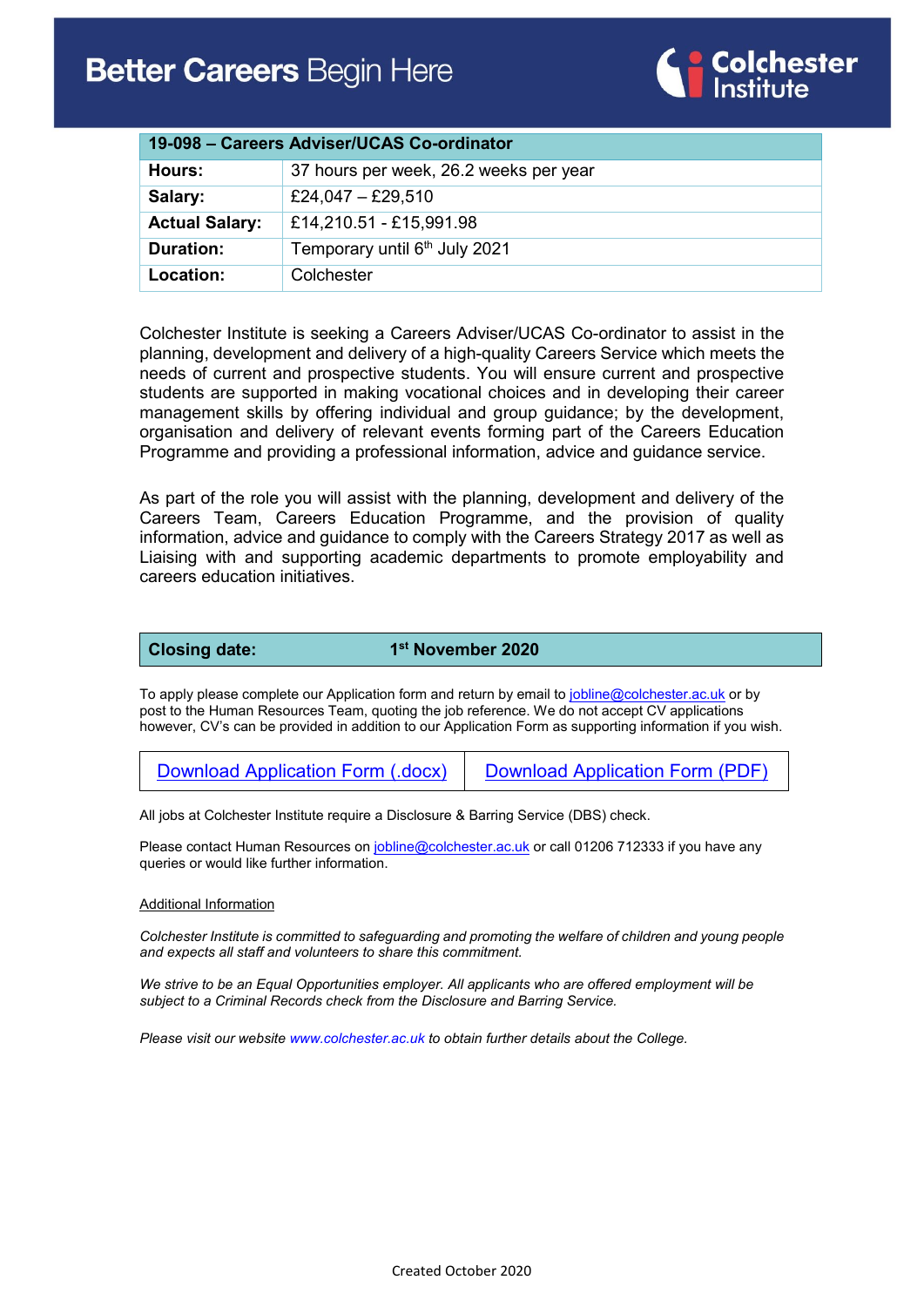### **Colchester Institute Job Description**

| <b>Job Title:</b>                    | <b>Careers Adviser/UCAS Co-ordinator</b> |
|--------------------------------------|------------------------------------------|
| <b>Regulated Activity:</b>           | No                                       |
| <b>Responsible To:</b>               | <b>Operational Careers Leader</b>        |
| Line Management of other staff:   No |                                          |
| Location:                            | <b>Colchester</b>                        |
| Salary:                              | Range S 25 - L29                         |

#### **Purpose Statement:**

To assist in the planning, development and delivery of a high-quality Careers Service which meets the needs of current and prospective students. The service should ensure to support current and prospective students in making vocational choices and in developing their career management skills by offering individual and group guidance by the development, organisation and delivery of relevant events forming part of the Careers Education Programme and providing a professional information, advice and guidance service. To ensure that careers education and vocational guidance is an integral part of the student experience.

|                         | <b>Main Duties &amp; Responsibilities:</b>                                                                                                                                                                                                                                           |
|-------------------------|--------------------------------------------------------------------------------------------------------------------------------------------------------------------------------------------------------------------------------------------------------------------------------------|
| 1                       | Assist with the planning, development and delivery of the Careers Team, Careers<br>Education Programme, and the provision of quality information, advice and<br>guidance to comply with the Careers Strategy 2017.                                                                   |
| $\overline{2}$          | As UCAS Co-ordinator, be responsible for the administration of Colchester<br>Institute's membership of UCAS Apply and for ensuring and providing the<br>necessary quality control, student/staff support, and timely submission of all UCAS<br>applications made by our FE students. |
| $\overline{\mathbf{3}}$ | Conduct career guidance interviews and drop-in sessions with students, including<br>answering career and educational enquiries by telephone and email.                                                                                                                               |
| 4                       | Liaise with and support academic departments to promote employability and<br>careers education initiatives.                                                                                                                                                                          |
| 5                       | Participate in the planning and organisation of careers events.                                                                                                                                                                                                                      |
| 6                       | Deliver presentations and group work to groups of students, parents and academic<br>staff.                                                                                                                                                                                           |
| $\overline{7}$          | Assist with the development and organisation of the Job Shop boards and Vacancy<br>Resources.                                                                                                                                                                                        |
| 8                       | Assist with the development and organisation of the Careers website, portal pages<br>and Moodle presence and other relevant on-line resources.                                                                                                                                       |
| 9                       | Contribute to the maintenance and development of high quality information, advice<br>and guidance service in accordance with the requirements of the Gatsby<br>Benchmarks, Matrix Quality Standard and Quality in Careers Standard (QICS).                                           |
| 10                      | Promote excellent customer service both internally and externally.                                                                                                                                                                                                                   |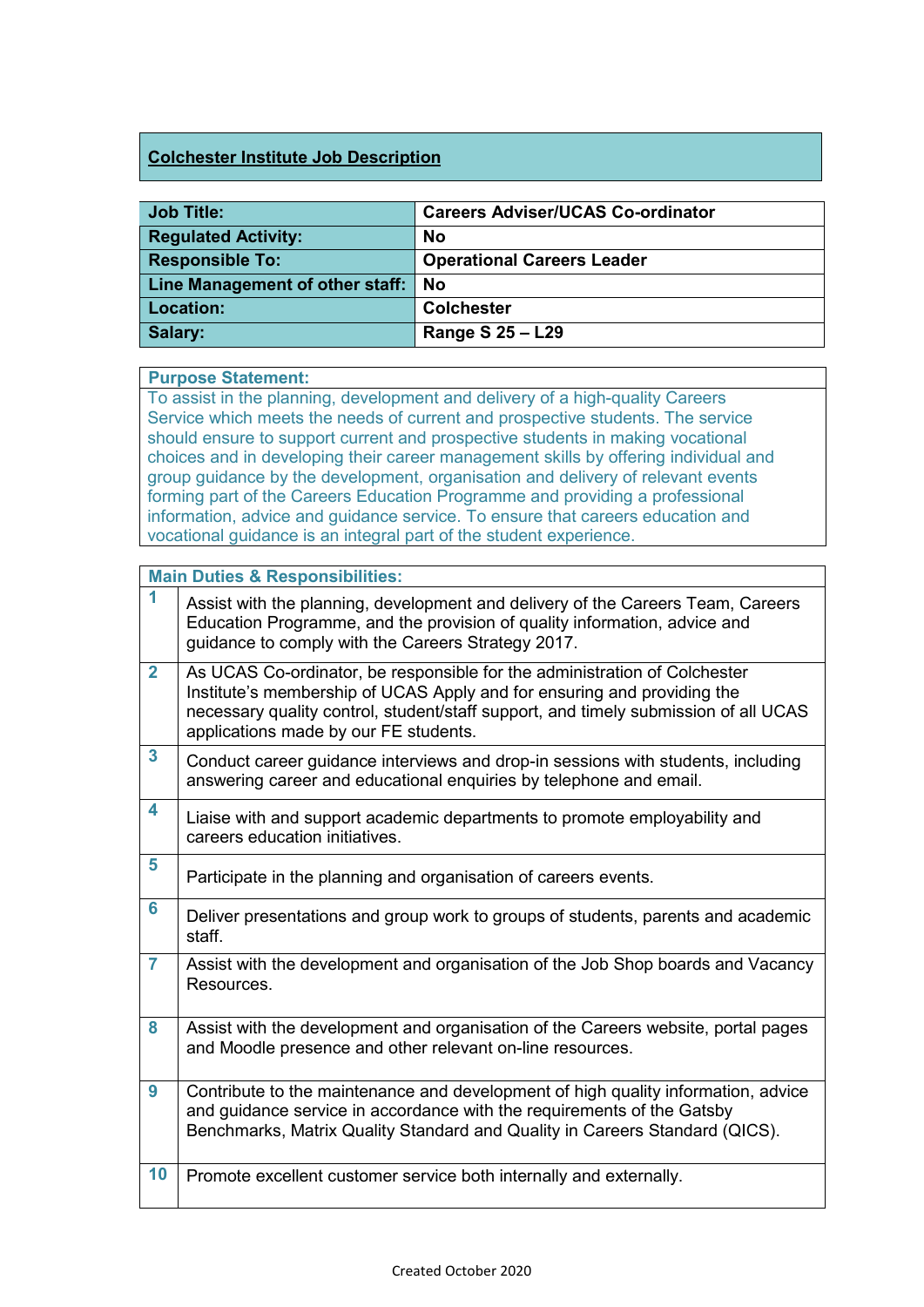| 11 | Develop and maintain close working relationships with a network of careers<br>advisers and other relevant professionals in the local area. Also, to visit and liaise<br>with local employers, training providers and other appropriate organisations. |
|----|-------------------------------------------------------------------------------------------------------------------------------------------------------------------------------------------------------------------------------------------------------|
| 12 | Co-ordinate and host visits from outside organisations and individuals.                                                                                                                                                                               |
| 13 | Attend training events when appropriate in the context of continuing professional<br>development.                                                                                                                                                     |
| 14 | Work at all Open Events, Student Advice and Enrolment events and twilight<br>interview sessions.                                                                                                                                                      |
| 15 | Deputise for the Operational Careers Leader, when required, at meetings, events<br>and presentations.                                                                                                                                                 |
| 16 | To develop and update personal professional expertise in the relevant areas.                                                                                                                                                                          |
| 17 | Adhere to and promote the College's Safeguarding, Equality & Diversity, College<br>Values and Health and Safety policies and practices.                                                                                                               |
| 18 | To undertake any other associated duties determined by the college.                                                                                                                                                                                   |

*This job description is current as the date shown. It may be amended in any way following consultation with the post holder to take account of changes or anticipated changes in the organisation or management of Colchester Institute*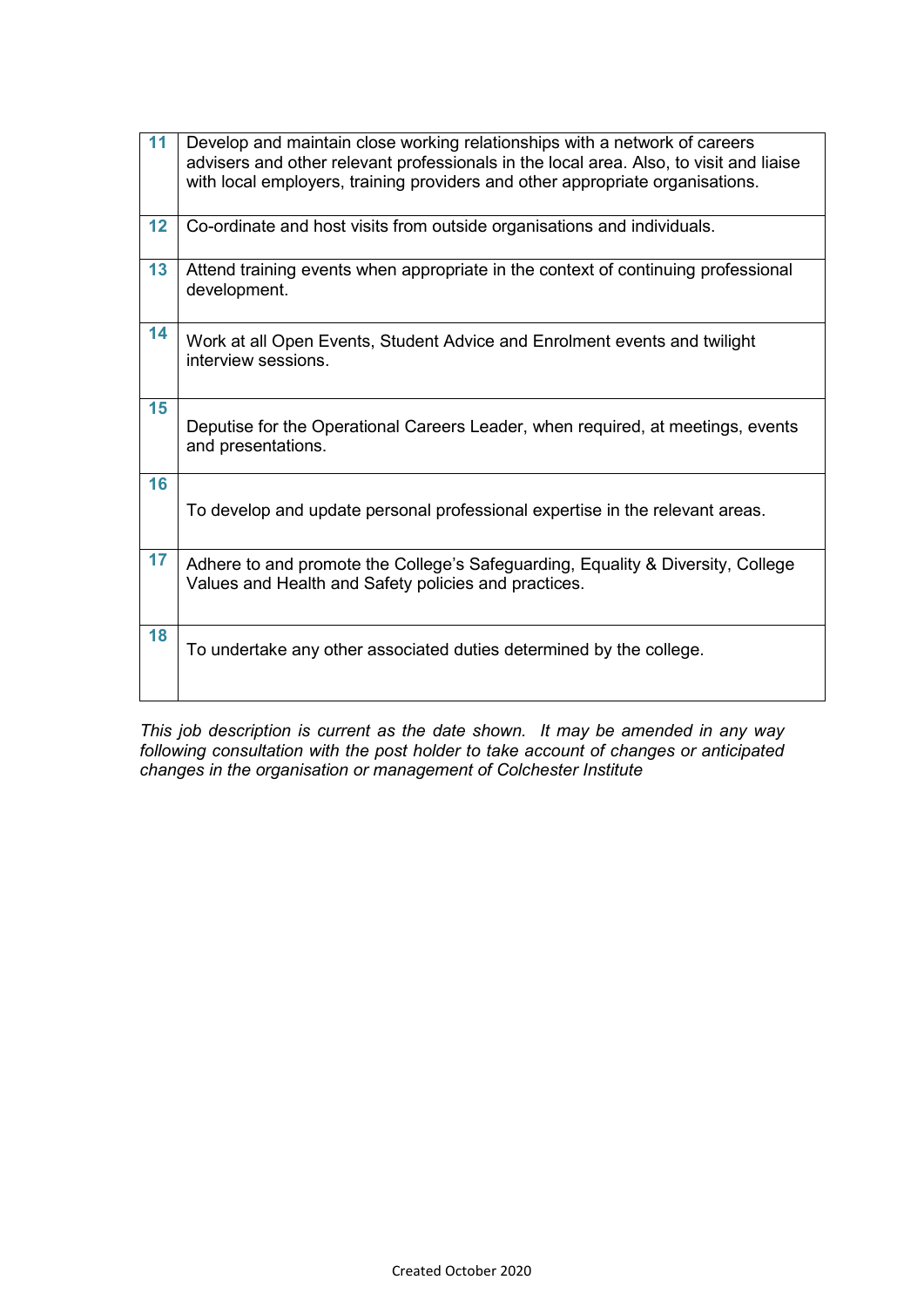# **Colchester Institute Person Specification**

## **Position: Careers Adviser/UCAS Co-ordinator Maternity Cover-Term time only**

| Delete a tick for each point, so that each has<br>only Essential or Desirable selected. Please<br>also specify how each one will be assessed by<br>deleting the methods not applicable. | <b>Essential</b> | <b>Desirable</b> | <b>How is this</b><br>assessed? |
|-----------------------------------------------------------------------------------------------------------------------------------------------------------------------------------------|------------------|------------------|---------------------------------|
| <b>Qualifications</b>                                                                                                                                                                   |                  |                  |                                 |
| A recognised qualification in Information,<br>Advice and Guidance at Level 6 or above                                                                                                   | $\checkmark$     |                  | A/I                             |
| Minimum of Level 2 qualification in English<br>and Mathematics GCSE 4+ or C and above /<br>CSE Level 1 / O-Level C or above / Level 2<br>Adult Numeracy or Literacy or equivalent       | $\checkmark$     |                  | A/I                             |
| Honours degree or equivalent qualification                                                                                                                                              |                  | $\checkmark$     | A/I                             |
| <b>Experience</b>                                                                                                                                                                       |                  |                  |                                 |
| Experience in careers education and vocational<br>guidance or an allied professional area                                                                                               | $\checkmark$     |                  | A/I                             |
| Knowledge of the requirements of the Careers<br>Strategy, Gatsby Benchmarks, Matrix Quality<br><b>Standard and QICS Award</b>                                                           | $\checkmark$     |                  | A/I                             |
| Use of the Internet and Microsoft Office<br>packages, i.e. Word, Excel and Outlook                                                                                                      | $\checkmark$     |                  | A/I                             |
| Knowledge and experience of the UCAS Apply<br>System                                                                                                                                    | $\checkmark$     |                  | A/I                             |
| Knowledge of careers education software<br>packages                                                                                                                                     |                  | $\checkmark$     | A/I                             |
| <b>Knowledge and Skills</b>                                                                                                                                                             |                  |                  |                                 |
| Ability to persevere and continue to drive<br>forward the momentum of work streams and<br>projects                                                                                      | $\checkmark$     |                  | A/I                             |
| Proven administrative and organisational skills                                                                                                                                         | $\checkmark$     |                  | A/1/                            |
| A proactive, energetic customer focused and<br>results oriented approach                                                                                                                | $\checkmark$     |                  | A/I                             |
| Evidence of an innovative approach                                                                                                                                                      | $\checkmark$     |                  | A/I                             |
| Able to demonstrate a commitment to working<br>with students and tutors                                                                                                                 | $\checkmark$     |                  | A/I                             |